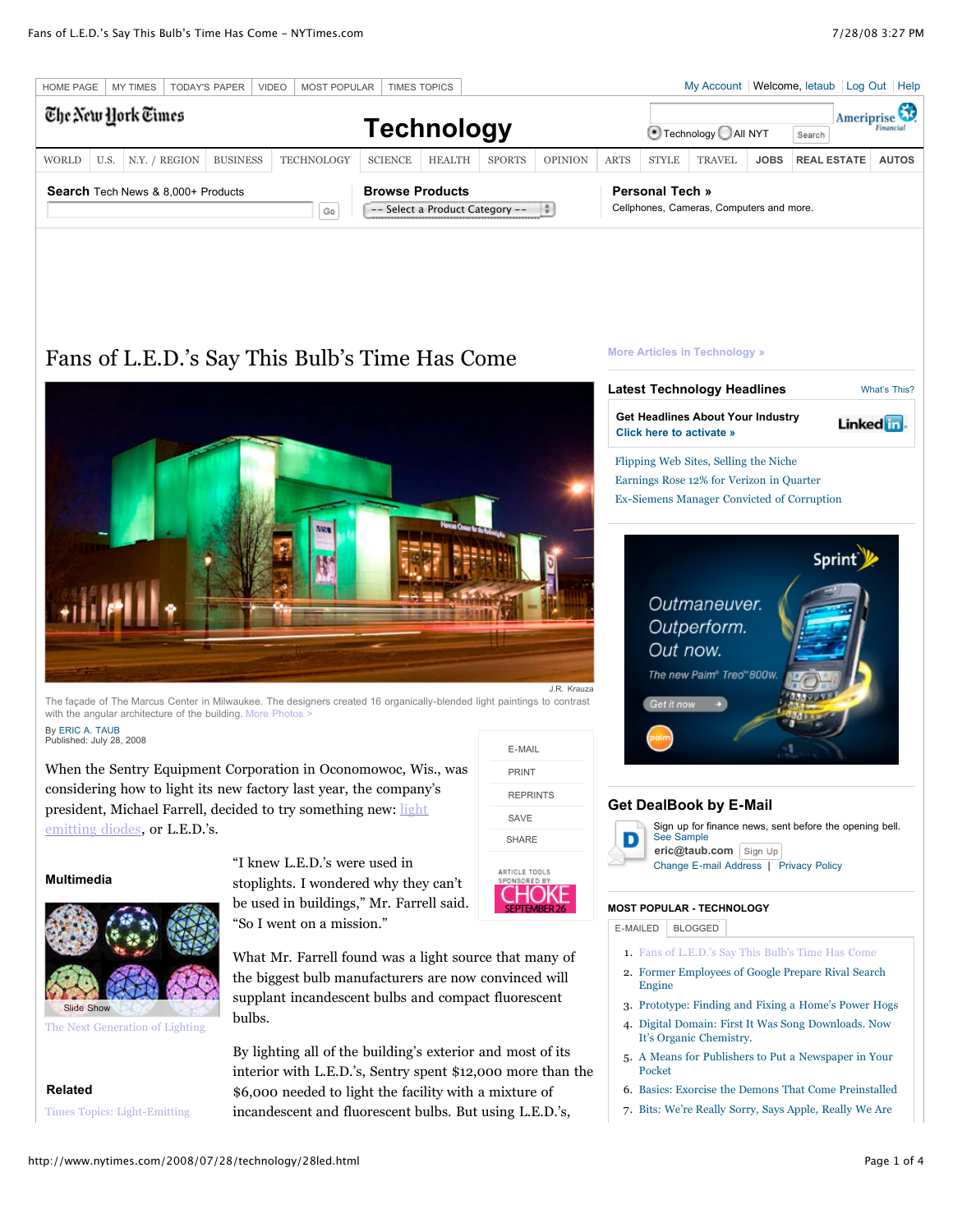## [Enlarge This Image](javascript:pop_me_up2()

[Diodes](http://topics.nytimes.com/top/reference/timestopics/subjects/l/lightemitting_diodes/index.html)



nanuel Dunand/Agence France-Presse -Getty Images

The ball built to drop on New Year's Eve in Times Square included thousands of light-emitting diodes, or L.E.D.'s. More Pho



Michael Nagle for The New York Times The Empire State Building may soon use computer-controlled L.E.D.'s. More Photos

the company is saving \$7,000 a year in energy costs, will not need to change a bulb for 20 years and will recoup its additional investment in less than two years.

"I'd do it again," Mr. Farrell said. "It was a no-brainer."

L.E.D. bulbs, with their brighter light and longer life, have already replaced standard bulbs in many of the nation's traffic lights. Indeed, the red, green and yellow signals are — aside from the tiny blinking red light on a DVD player, a cellphone or another electronic device — probably the most familiar application of the technology.

But it is showing up in more prominent spots. The ball that descends in Times Square on New Year's Eve is illuminated with L.E.D.'s. And the managers of the [Empire State Building](http://topics.nytimes.com/top/reference/timestopics/subjects/e/empire_state_building/index.html?inline=nyt-classifier) are considering a proposal to light it with L.E.D. fixtures, which would allow them to remotely change the building's colors to one of millions of variations.

The nation's Big Three of lighting — [General Electric,](http://topics.nytimes.com/top/news/business/companies/general_electric_company/index.html?inline=nyt-org) Osram Sylvania and Royal Philips Electronics — are embracing a new era of more efficient technologies, like halogen, compact fluorescent and solid-state devices. Encouraged by legislation and the rising cost of energy, as well as concerns about greenhouse gases, consumers are swapping out incandescent bulbs.

The switch is forcing a fast change in strategy, as companies reposition their manufacturing lines. General Electric, for instance, said earlier this month that it was spinning off its unit that makes bulbs.

The bulb makers face a tough problem. Their businesses were built on customers who regularly replaced light bulbs. How do you make a profit when new lighting may commonly last 50 to 100 times as long as a standard

bulb? Compact fluorescents, which use less than one-third the power and last up to 10 times as long as standard bulbs, have replaced incandescent bulbs in many homes and offices.

In some types of commercial buildings, L.E.D.'s are rapidly replacing older products. The industry seems convinced that new lower-cost L.E.D. bulbs, with their improved efficiency, will eventually become the chief substitutes for incandescent bulbs in homes.

L.E.D.'s, including new bulb types and applications, dominated the exhibits at Lightfair, the lighting industry's annual trade event held in May in Las Vegas. Traditional tungsten bulbs were largely absent. L.E.D.'s were shown for street and parking lot lighting, undercounter lighting, residential bulb replacements and office lighting. They are being used in

- 8. [A Lean Laptop Built for Speed and Handling](http://www.nytimes.com/2008/07/24/technology/personaltech/24laptop.html?em&ex=1217390400&en=548b015c1fd8b1a4&ei=5087%0A) Everyday Tasks
- 9. [Bits: There's Lots of Money in Those Old iPhones](http://bits.blogs.nytimes.com/2008/07/18/theres-lots-of-money-in-those-old-iphones/?em&ex=1217390400&en=981a7c6ba131ceb0&ei=5087%0A)
- 10. [State of the Art: Big Sensor a Small Step for Cameras](http://www.nytimes.com/2008/07/24/technology/personaltech/24pogue.html?em&ex=1217390400&en=caa233e7296cecd5&ei=5087%0A)

Go to Complete List »



Also in Opinion: [The greatest lyrics of the 21st century](http://www.nytimes.com/adx/bin/adx_click.html?type=goto&page=www.nytimes.com/yr/mo/day/technology&pos=Box1&sn2=1e769007/da88728f&sn1=30aacbd8/6d747c58&camp=NYT2008-marketingmodule&ad=OP-D-I-NYT-MOD-MOD-M053-ROS-0708&goto=http://freakonomics.blogs.nytimes.com/2008/07/17/our-daily-bleg-what-are-the-greatest-lyrics-of-the-21st-century-no-stairway-please/%3Fex=1231992000%26en=cf89bab621710c60%26ei=5087%26WT.mc_id=OP-D-I-NYT-MOD-MOD-M053-ROS-0708-L1%26WT.mc_ev=click%26mkt=OP-D-I-NYT-MOD-MOD-M053-ROS-0708-L1) **[Bankrupt](http://www.nytimes.com/adx/bin/adx_click.html?type=goto&page=www.nytimes.com/yr/mo/day/technology&pos=Box1&sn2=1e769007/da88728f&sn1=30aacbd8/6d747c58&camp=NYT2008-marketingmodule&ad=OP-D-I-NYT-MOD-MOD-M053-ROS-0708&goto=http://opinionator.blogs.nytimes.com/2008/07/17/bankrupt/index.html%3Fex=1231992000%26en=91531e6614cd73d0%26ei=5087%26WT.mc_id=OP-D-I-NYT-MOD-MOD-M053-ROS-0708-L2%26WT.mc_ev=click%26mkt=OP-D-I-NYT-MOD-MOD-M053-ROS-0708-L2)** [Is water too cheap?](http://www.nytimes.com/adx/bin/adx_click.html?type=goto&page=www.nytimes.com/yr/mo/day/technology&pos=Box1&sn2=1e769007/da88728f&sn1=30aacbd8/6d747c58&camp=NYT2008-marketingmodule&ad=OP-D-I-NYT-MOD-MOD-M053-ROS-0708&goto=http://freakonomics.blogs.nytimes.com/2008/07/17/is-water-too-cheap/%3Fex=1231992000%26en=387faa1cdc72d58f%26ei=5087%26WT.mc_id=OP-D-I-NYT-MOD-MOD-M053-ROS-0708-L3%26WT.mc_ev=click%26mkt=OP-D-I-NYT-MOD-MOD-M053-ROS-0708-L3)

#### ADVERTISEMENTS

[Get instant no med Term Life up to](http://www.nytimes.com/adx/bin/adx_click.html?type=goto&page=www.nytimes.com/yr/mo/day/technology&pos=Right6A&sn2=b8bb34fd/20f18cdf&sn1=19d1552a/66110231&camp=HSBC_Velocity_03_901721-nyt1&ad=hsbc-textlink.html&goto=http%3A%2F%2Fad%2Edoubleclick%2Enet%2Fclk%3B205691493%3B28300488%3Bl&query=2008.07.28.22.24.58) \$500k, if you qualify, at HSBC

**Need to know more?**

[Get 50% off home delivery of The](http://www.nytimes.com/adx/bin/adx_click.html?type=goto&page=www.nytimes.com/yr/mo/day/technology&pos=Right7A&sn2=bcbb34fd/21098cdf&sn1=3a18abe3/a6ee056&camp=nyt2008-circ-textad-33WX3-ros&ad=textad_33WX3&goto=https%3A//www.nytimesathome.com/splitter_cp/index.php%3FSPTR_ID%3DhdNYT%26MediaCode%3DW16AD%26CMP%3D33WX3) **Times** 

[Will you retire in comfort? Download](http://www.nytimes.com/adx/bin/adx_click.html?type=goto&page=www.nytimes.com/yr/mo/day/technology&pos=Right8A&sn2=80bb34fd/21018cdf&sn1=a3c27d61/db3c5bb5&camp=FisherInvestments_03_896171-nyt1&ad=fisher-investments-textlinks.html&goto=http%3A%2F%2FFisherInvestments%2Eclick%2Durl%2Ecom%2FINV%2Fgo%2Fnwyrkfsi0110001160inv%2Fdirect%2F01%2F&query=2008.07.28.22.24.58) the 15 Minute Retirement Plan



Ads by Google **[what's this?](http://www.nytimes.com/ref/membercenter/faq/linkingqa16.html)** 

**[Replacing light bulbs?](http://pagead2.googlesyndication.com/pagead/iclk?sa=l&ai=BQOfoPkeOSIvLB4n-rAOdjcngCKXsyxH9__r8A8CNtwGwvRAQARgEIJzz-AEoAzgAUPLspoz-_____wFgyd7ohsijkBmgAbfEpf8DsgEPd3d3Lm55dGltZXMuY29tyAEB2gE3aHR0cDovL3d3dy5ueXRpbWVzLmNvbS8yMDA4LzA3LzI4L3RlY2hub2xvZ3kvMjhsZWQuaHRtbIACAagDAegDkALoA-YF6APpAfUDAAQAAPUDJAAAAIgEAZAEAZgEAA&num=4&adurl=http://shop.solardirect.com/index.php%3FEnergy_Savings%26cPath%3D24&client=ca-nytimes_article_var)** [Bulbs last 300% longer w/Longlite For Halogen &](http://pagead2.googlesyndication.com/pagead/iclk?sa=l&ai=BQOfoPkeOSIvLB4n-rAOdjcngCKXsyxH9__r8A8CNtwGwvRAQARgEIJzz-AEoAzgAUPLspoz-_____wFgyd7ohsijkBmgAbfEpf8DsgEPd3d3Lm55dGltZXMuY29tyAEB2gE3aHR0cDovL3d3dy5ueXRpbWVzLmNvbS8yMDA4LzA3LzI4L3RlY2hub2xvZ3kvMjhsZWQuaHRtbIACAagDAegDkALoA-YF6APpAfUDAAQAAPUDJAAAAIgEAZAEAZgEAA&num=4&adurl=http://shop.solardirect.com/index.php%3FEnergy_Savings%26cPath%3D24&client=ca-nytimes_article_var) Incandescent bulbs [TheEnergySuperMarket.com](http://pagead2.googlesyndication.com/pagead/iclk?sa=l&ai=BQOfoPkeOSIvLB4n-rAOdjcngCKXsyxH9__r8A8CNtwGwvRAQARgEIJzz-AEoAzgAUPLspoz-_____wFgyd7ohsijkBmgAbfEpf8DsgEPd3d3Lm55dGltZXMuY29tyAEB2gE3aHR0cDovL3d3dy5ueXRpbWVzLmNvbS8yMDA4LzA3LzI4L3RlY2hub2xvZ3kvMjhsZWQuaHRtbIACAagDAegDkALoA-YF6APpAfUDAAQAAPUDJAAAAIgEAZAEAZgEAA&num=4&adurl=http://shop.solardirect.com/index.php%3FEnergy_Savings%26cPath%3D24&client=ca-nytimes_article_var)

**[Fluorescent Bulbs](http://pagead2.googlesyndication.com/pagead/iclk?sa=l&ai=B_v9vPkeOSIvLB4n-rAOdjcngCMeqlkiTj4GiCMCNtwGg_goQAhgFIJzz-AEoAzgAUJDb26sCYMne6IbIo5AZsgEPd3d3Lm55dGltZXMuY29tyAEB2gE3aHR0cDovL3d3dy5ueXRpbWVzLmNvbS8yMDA4LzA3LzI4L3RlY2hub2xvZ3kvMjhsZWQuaHRtbKkCYbkf-5NzsD7IAsOjsAWoAwHoA5AC6APmBegD6QH1AwAEAAD1AyQAAACIBAGQBAGYBAA&num=5&adurl=http://energysavingfluorescentlights.com&client=ca-nytimes_article_var)** [We offer Energy Saving Fluorescent Light Bulbs.](http://pagead2.googlesyndication.com/pagead/iclk?sa=l&ai=B_v9vPkeOSIvLB4n-rAOdjcngCMeqlkiTj4GiCMCNtwGg_goQAhgFIJzz-AEoAzgAUJDb26sCYMne6IbIo5AZsgEPd3d3Lm55dGltZXMuY29tyAEB2gE3aHR0cDovL3d3dy5ueXRpbWVzLmNvbS8yMDA4LzA3LzI4L3RlY2hub2xvZ3kvMjhsZWQuaHRtbKkCYbkf-5NzsD7IAsOjsAWoAwHoA5AC6APmBegD6QH1AwAEAAD1AyQAAACIBAGQBAGYBAA&num=5&adurl=http://energysavingfluorescentlights.com&client=ca-nytimes_article_var) [energysavingfluorescentlights.com](http://pagead2.googlesyndication.com/pagead/iclk?sa=l&ai=B_v9vPkeOSIvLB4n-rAOdjcngCMeqlkiTj4GiCMCNtwGg_goQAhgFIJzz-AEoAzgAUJDb26sCYMne6IbIo5AZsgEPd3d3Lm55dGltZXMuY29tyAEB2gE3aHR0cDovL3d3dy5ueXRpbWVzLmNvbS8yMDA4LzA3LzI4L3RlY2hub2xvZ3kvMjhsZWQuaHRtbKkCYbkf-5NzsD7IAsOjsAWoAwHoA5AC6APmBegD6QH1AwAEAAD1AyQAAACIBAGQBAGYBAA&num=5&adurl=http://energysavingfluorescentlights.com&client=ca-nytimes_article_var)

**[Solar LED street lighting](http://pagead2.googlesyndication.com/pagead/iclk?sa=l&ai=BSgEEPkeOSIvLB4n-rAOdjcngCNTS3EiY6cChBsCNtwGgjQYQAxgGIJzz-AEoAzgAUJ6j5u_4_____wFgyd7ohsijkBmgAdLmlP4DsgEPd3d3Lm55dGltZXMuY29tyAEB2gE3aHR0cDovL3d3dy5ueXRpbWVzLmNvbS8yMDA4LzA3LzI4L3RlY2hub2xvZ3kvMjhsZWQuaHRtbIACAakCKG5iLoxguj6oAwHoA5AC6APmBegD6QH1AwAEAAD1AyQAAACIBAGQBAGYBAA&num=6&adurl=http://www.joliet-led-streetlight.com&client=ca-nytimes_article_var)** [High power LED street lights replacement light bulbs](http://pagead2.googlesyndication.com/pagead/iclk?sa=l&ai=BSgEEPkeOSIvLB4n-rAOdjcngCNTS3EiY6cChBsCNtwGgjQYQAxgGIJzz-AEoAzgAUJ6j5u_4_____wFgyd7ohsijkBmgAdLmlP4DsgEPd3d3Lm55dGltZXMuY29tyAEB2gE3aHR0cDovL3d3dy5ueXRpbWVzLmNvbS8yMDA4LzA3LzI4L3RlY2hub2xvZ3kvMjhsZWQuaHRtbIACAakCKG5iLoxguj6oAwHoA5AC6APmBegD6QH1AwAEAAD1AyQAAACIBAGQBAGYBAA&num=6&adurl=http://www.joliet-led-streetlight.com&client=ca-nytimes_article_var) [www.Joliet-Led-Streetlight.com](http://pagead2.googlesyndication.com/pagead/iclk?sa=l&ai=BSgEEPkeOSIvLB4n-rAOdjcngCNTS3EiY6cChBsCNtwGgjQYQAxgGIJzz-AEoAzgAUJ6j5u_4_____wFgyd7ohsijkBmgAdLmlP4DsgEPd3d3Lm55dGltZXMuY29tyAEB2gE3aHR0cDovL3d3dy5ueXRpbWVzLmNvbS8yMDA4LzA3LzI4L3RlY2hub2xvZ3kvMjhsZWQuaHRtbIACAakCKG5iLoxguj6oAwHoA5AC6APmBegD6QH1AwAEAAD1AyQAAACIBAGQBAGYBAA&num=6&adurl=http://www.joliet-led-streetlight.com&client=ca-nytimes_article_var)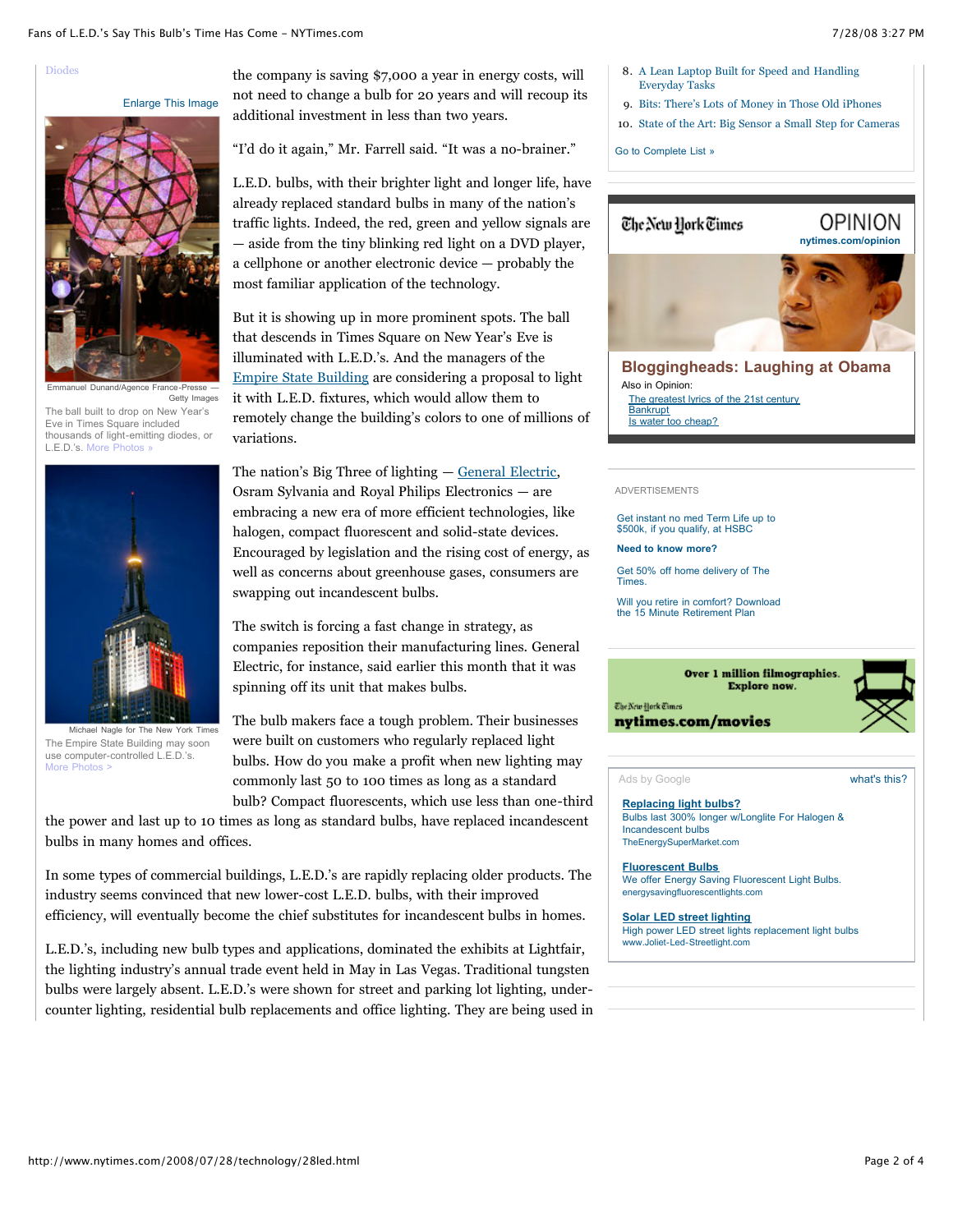commercial refrigerators, as substitutes for fluorescents and for illuminating the outside of buildings, allowing for easy color changes. Television production studios are installing L.E.D.'s to save money and eliminate the need for climbing in the rafters to change bulbs or filters.

The problem, though, is the price. A standard 60-watt incandescent usually costs less than \$1. An equivalent compact fluorescent is about \$2. But in Europe this September, Philips, the Dutch company dealing in consumer electronics, health care machines and lighting, is to introduce the Ledino, its first L.E.D. replacement for a standard incandescent. Priced at \$107 a bulb, it are unlikely to have more than a few takers.

"L.E.D. performance is there, but the price is not," said Kevin Dowling, a Philips Lighting vice president and past chairman of the Next Generation Lighting Industry Alliance, an industry group that works with the Department of Energy. "Even at \$10 to \$15, consumers won't buy L.E.D. bulbs," Mr. Dowling said.

The L.E.D., a type of semiconductor, generates light when an electric current is passed through positive and negative materials. Energy is given off in the form of heat and light. Different colors and greater efficiency are created by altering the composition of the material. Typically, a compact fluorescent bulb uses about 20 percent of the energy needed for a standard bulb to create the same amount of light. Today's L.E.D.'s use about 15 percent. Next-generation bulbs still in the labs do even better.

While compact fluorescents are beginning to replace standard light bulbs in many homes, lighting executives see those as an interim technology. They say the large size of the bulbs, the inability to dim many of them, the unpleasant color of the light and the five milligrams of mercury in each bulb will limit their appeal.

Philips is working to decrease the penetration of compact fluorescent bulbs. "We are not spending one dollar on research and development for compact fluorescents," said Kaj den Daas, chairman and chief executive of Philips Lighting. Instead, the bulk of its R.& D. budget, which is 5.2 percent of the company's global lighting revenue, is for L.E.D. research. Philips is betting the store on the L.E.D. bulbs, which it expects to represent 20 percent of its professional lighting revenue in two years.

Not everyone is sanguine about the technology's future.

"L.E.D.'s will gain dominance in downlighting, outdoor and track lighting," said Mark Rea, director of the Lighting Research Center at [Rensselaer Polytechnic Institute.](http://topics.nytimes.com/top/reference/timestopics/organizations/r/rensselaer_polytechnic_institute/index.html?inline=nyt-org) "I do not see a major step toward change in general illumination without transforming the infrastructure. To say L.E.D.'s will change everything, I don't buy it. I think a lot of it is hype."

Mr. Rea noted that work in the lab on compact fluorescents is creating versions that have improved color, start instantaneously and operate in cold temperatures.

Paul Gregory, the president of Focus Lighting, a New York-based lighting design firm, sees possibilities with L.E.D.'s that other technologies do not offer. He used L.E.D.'s to [light the exterior of the Marcus Center in Milwaukee, recreating the look of a Georgia](http://topics.nytimes.com/top/reference/timestopics/people/o/georgia_okeeffe/index.html?inline=nyt-per) O'Keeffe painting, with continually changing colors.

"The Marcus Center lighting will require no maintenance for 15 years," Mr. Gregory said. "That's a dream for a lighting designer."

But he does not expect standard bulbs to disappear totally. Just as the invention of the light bulb did not completely kill the candle and kerosene lamp markets, Mr. Gregory

## **Browse Local Business Services**

Find businesses near you on The New York Times Business Services Directory.

| <b>Advertising &amp; Marketing »</b> | <b>Business &amp; Financial</b><br>Services » |
|--------------------------------------|-----------------------------------------------|
| <b>Business Cash Advance</b> »       | <b>Home Remodeling</b> »                      |
| <b>Legal Services</b> »              | <b>Limousines</b> »                           |
| Miscellaneous »                      | <b>Nightlife Entertainment</b> »              |
| <b>Public Relations »</b>            | In partnership with DirectoryM                |